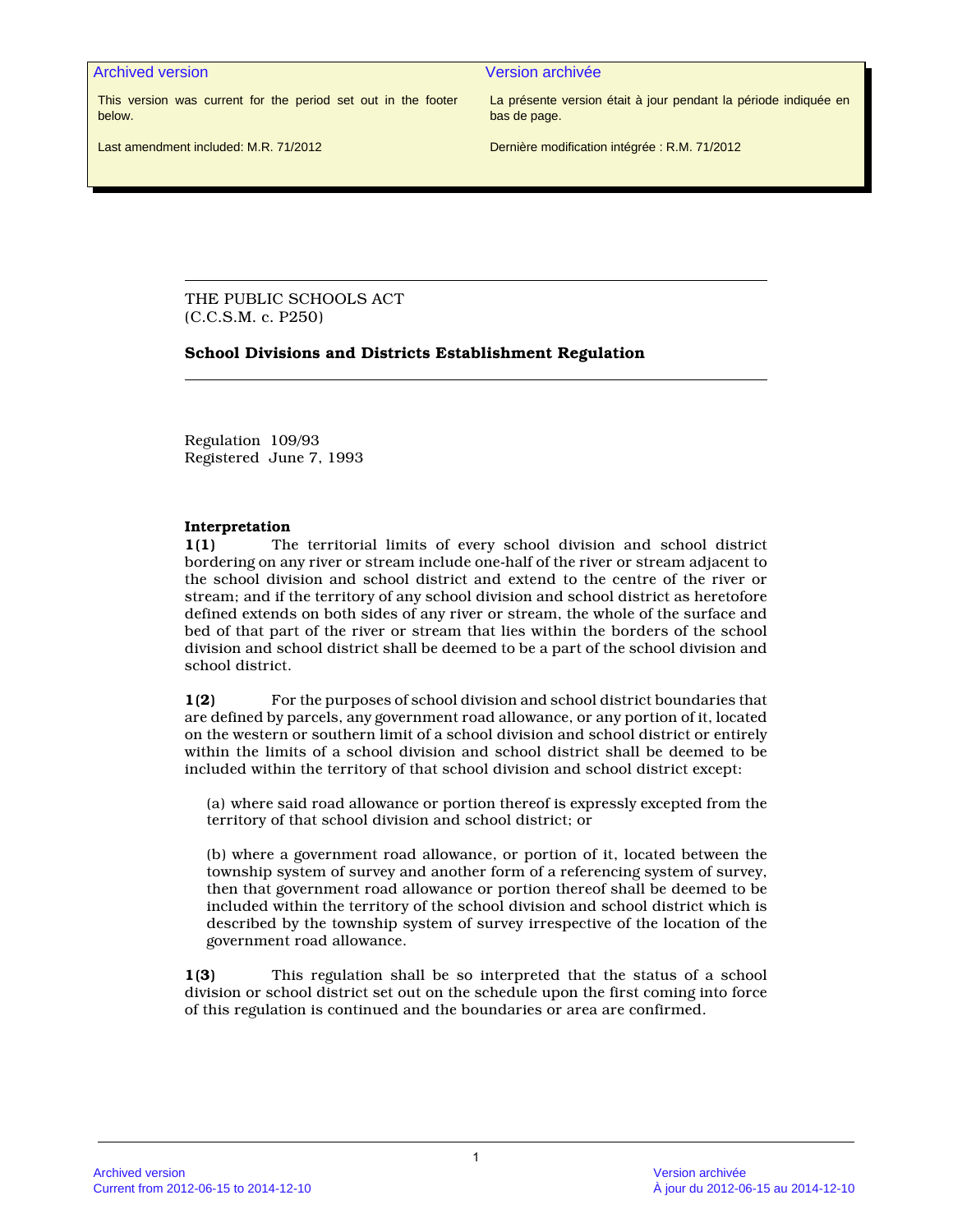**1(4)** With respect to each school division set out in Schedule 1 and each school district set out in Schedule 2,

(a) the number of wards and the boundaries or area of each ward;

(b) the number of trustees in each ward or the number of trustees to be elected from each ward or to be elected at large; and

(c) the term of office or the method of determining the term of office of each trustee;

are, except as altered by this or a subsequent regulation, as they were immediately before the coming into force of this regulation.

**1(5)** Where there is an alteration of the boundaries or area of a school division or school district with its name and number set out in a section heading in Schedule 3,

(a) the number of wards, if any, into which the school division or school district is divided and the boundaries or area of each ward resulting from the alteration are as specified in that section; and

(b) the changes in the number of trustees, if any, of the school board of each school division or school district and the number of trustees, if any, to be elected from each ward resulting from the alteration are as set out in that section.

M.R. 175/94

#### **Establishment of school divisions**

**2** There are hereby established or continued the school divisions with the name and number in a section heading in Schedule 1 and with the boundaries or area as set out in the plan referred to in the section.

M.R. 68/2003

#### **Establishment of school districts**

**3** There are hereby established or continued the school districts with the name and number in a section heading in Schedule 2 and with the boundaries or area as set out in the plan referred to in the section.

M.R. 68/2003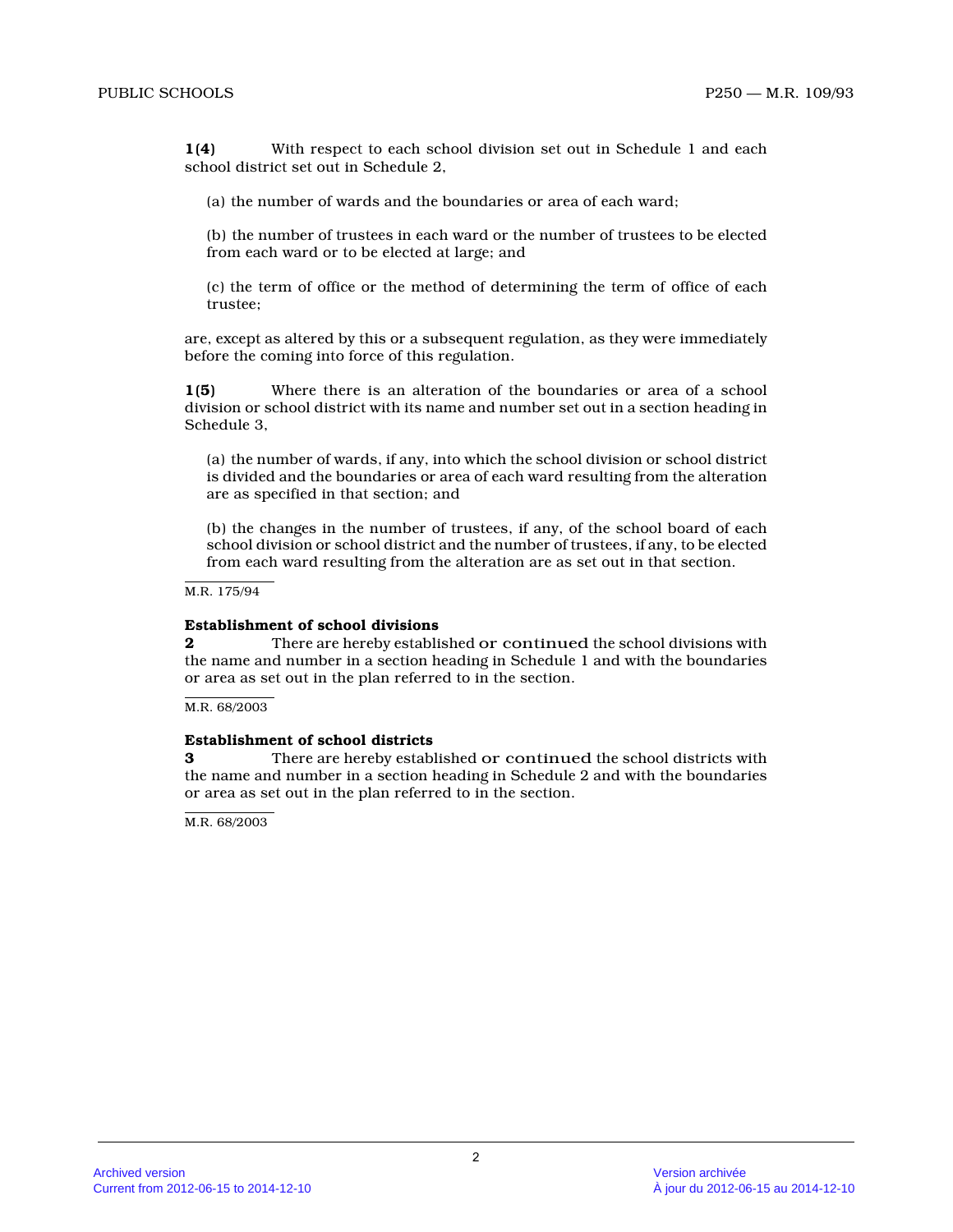# **Repeal**

**4** Manitoba Regulation 557/88 R is repealed.

May 26, 1993 BOARD OF REFERENCE:

Shirley Kalynuik Chairperson

Paul Thain

Randie Kushnier

Calla Brown

Gordon Taylor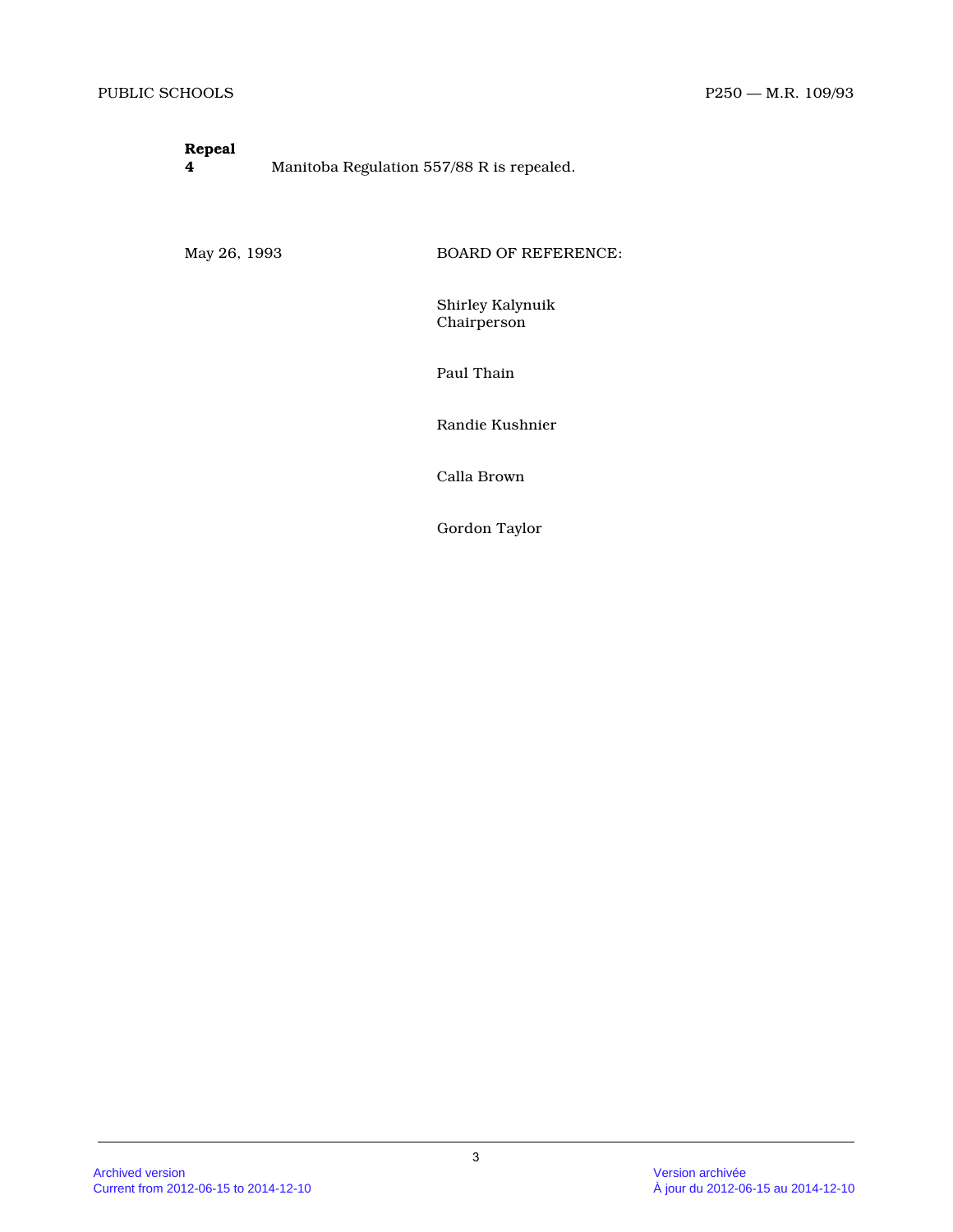#### SCHEDULE 1 (Section 2)

#### **The Beautiful Plains School Division**

**1** Plan of The Beautiful Plains School Division as shown on the Director of Surveys Plan 19430C on record in the office of the Department of Education in the City of Winnipeg.

#### **The Border Land School Division**

**2** Plan of The Border Land School Division as shown on the Director of Surveys Plan 20165 on record in the office of the Department of Education in the City of Winnipeg.

#### **The Brandon School Division**

**3** Plan of The Brandon School Division as shown on the Director of Surveys Plan 20434, on record in the office of the Department of Education in the City of Winnipeg.

#### **The Evergreen School Division**

**4** Plan of The Evergreen School Division as shown on the Director of Surveys Plan 19421 on record in the office of the Department of Education in the City of Winnipeg.

#### **The Flin Flon School Division**

**5** Plan of The Flin Flon School Division as shown on the Director of Surveys Plan 19445 on record in the office of the Department of Education in the City of Winnipeg.

#### **The Fort La Bosse School Division**

**6** Plan of The Fort La Bosse School Division as shown on the Director of Surveys Plan 19440B on record in the office of the Department of Education in the City of Winnipeg.

#### **The Frontier School Division**

**7** Plan of The Frontier School Division as shown on the Director of Surveys Plan 20160, on record in the office of the Department of Education in the City of Winnipeg.

#### **The Garden Valley School Division**

**8** Plan of The Garden Valley School Division as shown on the Director of Surveys Plan 20392, on record in the office of the Department of Education in the City of Winnipeg.

#### **The Hanover School Division**

**9** Plan of The Hanover School Division as shown on the Director of Surveys Plan 20490, on record in the office of the Department of Education in the City of Winnipeg.

#### **The Interlake School Division**

**10** Plan of The Interlake School Division as shown on the Director of Surveys Plan 20433, on record in the office of the Department of Education in the City of Winnipeg.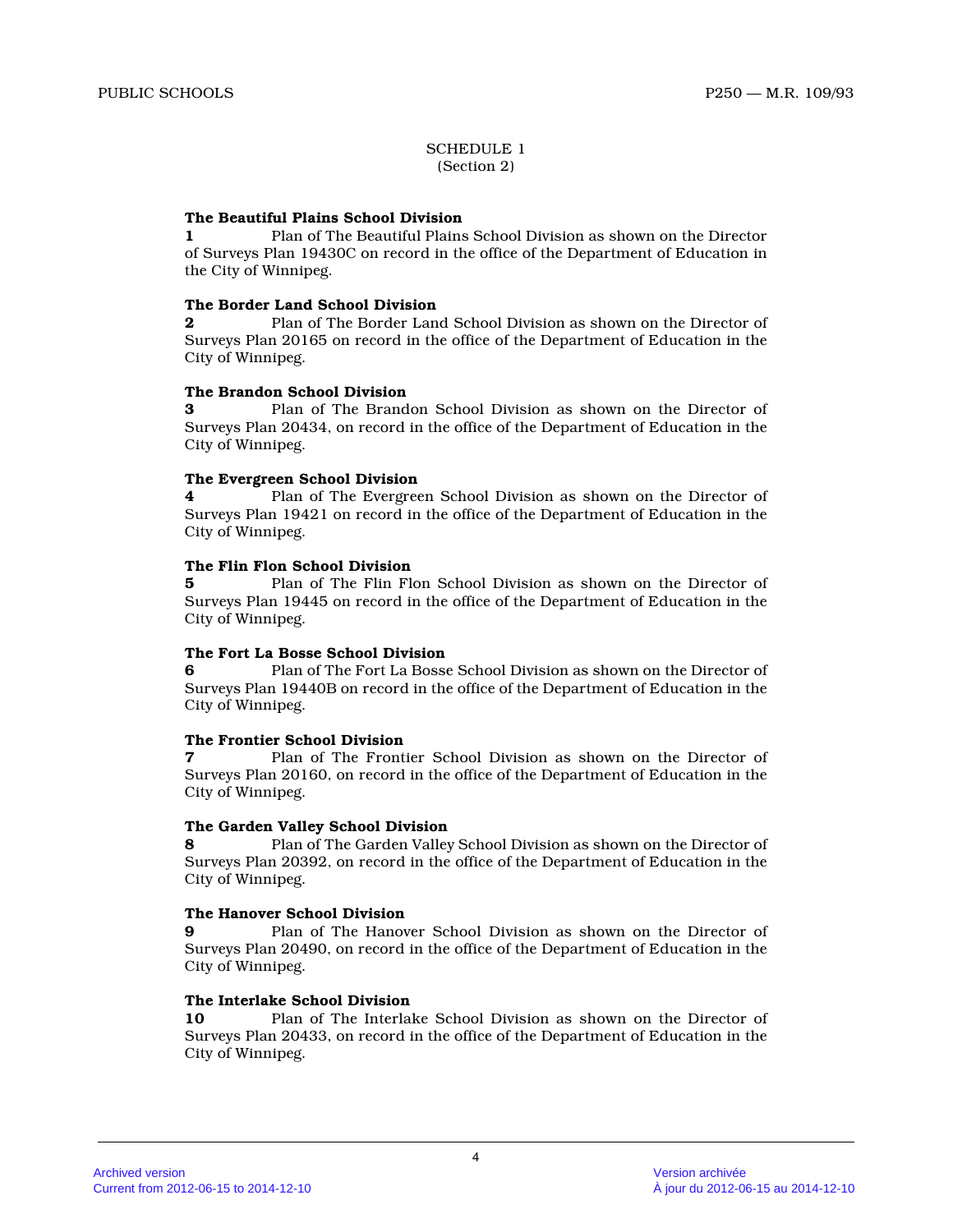#### **The Kelsey School Division**

**11** Plan of The Kelsey School Division as shown on the Director of Surveys Plan 19444 on record in the office of the Department of Education in the City of Winnipeg.

#### **The Lakeshore School Division**

**12** Plan of The Lakeshore School Division as shown on the Director of Surveys Plan 19422A on record in the office of the Department of Education in the City of Winnipeg.

#### **The Lord Selkirk School Division**

**13** Plan of The Lord Selkirk School Division as shown on the Director of Surveys Plan 20435, on record in the office of the Department of Education in the City of Winnipeg.

#### **The Louis Riel School Division**

**14** Plan of The Louis Riel School Division as shown on the Director of Surveys Plan 20496, on record in the office of the Department of Education in the City of Winnipeg.

#### **The Mountain View School Division**

**15** Plan of The Mountain View School Division as shown on the Director of Surveys Plan 20450, on record in the office of the Department of Education in the City of Winnipeg.

#### **The Park West School Division**

**16** Plan of The Park West School Division as shown on the Director of Surveys Plan 20395, on record in the office of the Department of Education in the City of Winnipeg.

### **The Pembina Trails School Division**

**17** Plan of The Pembina Trails School Division as shown on the Director of Surveys Plan 20498, on record in the office of the Department of Education in the City of Winnipeg.

#### **The Pine Creek School Division**

**18** Plan of The Pine Creek School Division as shown on the Director of Surveys Plan 20431, on record in the office of the Department of Education in the City of Winnipeg.

#### **The Portage la Prairie School Division**

**19** Plan of The Portage la Prairie School Division as shown on the Director of Surveys Plan 20488, on record in the office of the Department of Education in the City of Winnipeg.

#### **The Prairie Rose School Division**

**20** Plan of The Prairie Rose School Division as shown on the Director of Surveys Plan 20430, on record in the office of the Department of Education in the City of Winnipeg.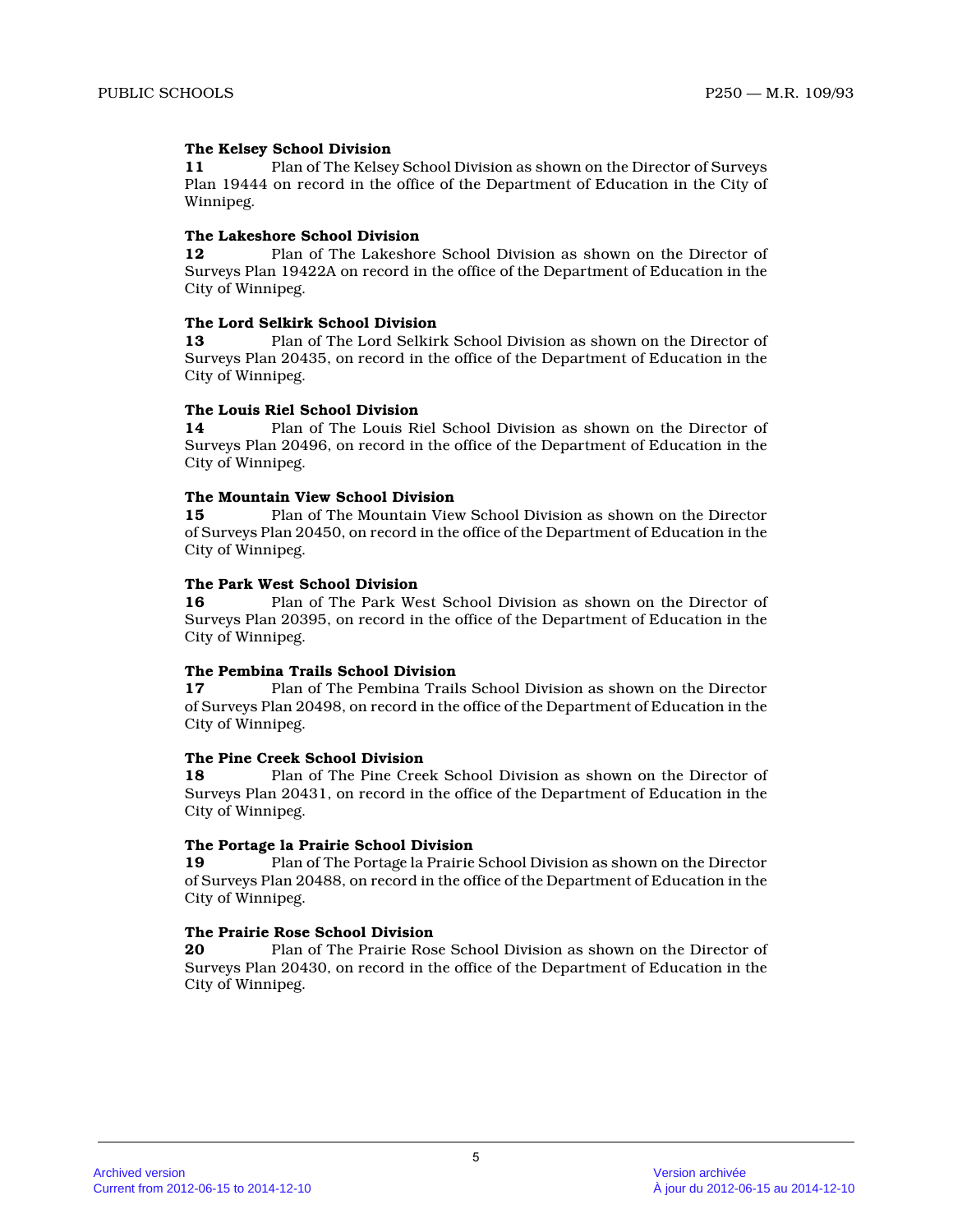#### **The Prairie Spirit School Division**

**21** Plan of The Prairie Spirit School Division as shown on the Director of Surveys Plan 20497, on record in the office of the Department of Education in the City of Winnipeg.

#### **The Red River Valley School Division**

**22** Plan of The Red River Valley School Division as shown on the Director of Surveys Plan 20491, on record in the office of the Department of Education in the City of Winnipeg.

#### **The River East Transcona School Division**

**23** Plan of The River East Transcona School Division as shown on the Director of Surveys Plan 20492, on record in the office of the Department of Education in the City of Winnipeg.

#### **The Rolling River School Division**

**24** Plan of The Rolling River School Division, as shown on the Director of Surveys Plan 20394, on record in the office of the Department of Education in the City of Winnipeg.

#### **The Seine River School Division**

**25** Plan of The Seine River School Division as shown on the Director of Surveys Plan 20494, on record in the office of the Department of Education in the City of Winnipeg.

## **The Seven Oaks School Division**<br>26 Plan of The Seven Oak

**26** Plan of The Seven Oaks School Division as shown on the Director of Surveys Plan 20495, on record in the office of the Department of Education in the City of Winnipeg.

#### **The Southwest Horizon School Division**

**27** Plan of The Southwest Horizon School Division as shown on the Director of Surveys Plan 20436, on record in the office of the Department of Education in the City of Winnipeg.

#### **The St. James-Assiniboia School Division**

**28** Plan of The St. James-Assiniboia School Division as shown on the Director of Surveys Plan 20489, on record in the office of the Department of Education in the City of Winnipeg.

#### **The Sunrise School Division**

**29** Plan of The Sunrise School Division as shown on the Director of Surveys Plan 20493, on record in the office of the Department of Education in the City of Winnipeg.

#### **The Swan Valley School Division**

**30** Plan of The Swan Valley School Division as shown on the Director of Surveys Plan 19434A on record in the office of the Department of Education in the City of Winnipeg.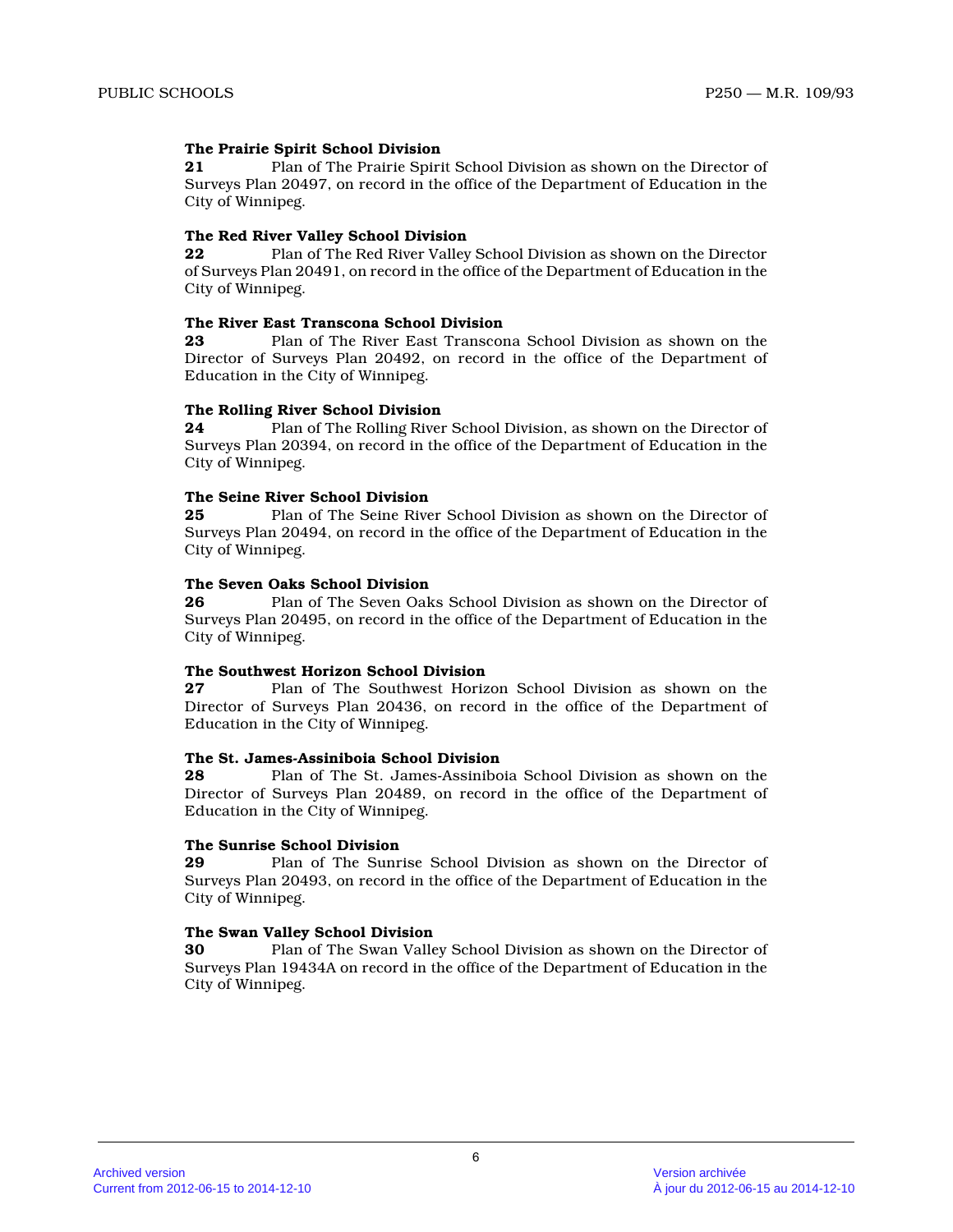#### **The Turtle Mountain School Division**

**31** Plan of The Turtle Mountain School Division as shown on the Director of Surveys Plan 19443A, Director of Surveys Order dated September 12, 2001, on record in the office of the Department of Education in the City of Winnipeg.

#### **The Turtle River School Division**

**32** Plan of The Turtle River School Division as shown on the Director of Surveys Plan 19431B, Director of Surveys Order dated November 20, 2002, on record in the office of the Department of Education in the City of Winnipeg.

#### **The Western School Division**

**33** Plan of The Western School Division as shown on the Director of Surveys Plan 20393, on record in the office of the Department of Education in the City of Winnipeg.

#### **The Winnipeg School Division**

**34** Plan of The Winnipeg School Division as shown on the Director of Surveys Plan 20462, on record in the office of the Department of Education in the City of Winnipeg.

M.R. 142/93; 143/93; 180/93; 175/94; 23/97; 184/97; 19/98; 212/98; 35/2000; 68/2003; 185/2005; 66/2008; 149/2008; 38/2009; 152/2010; 71/2012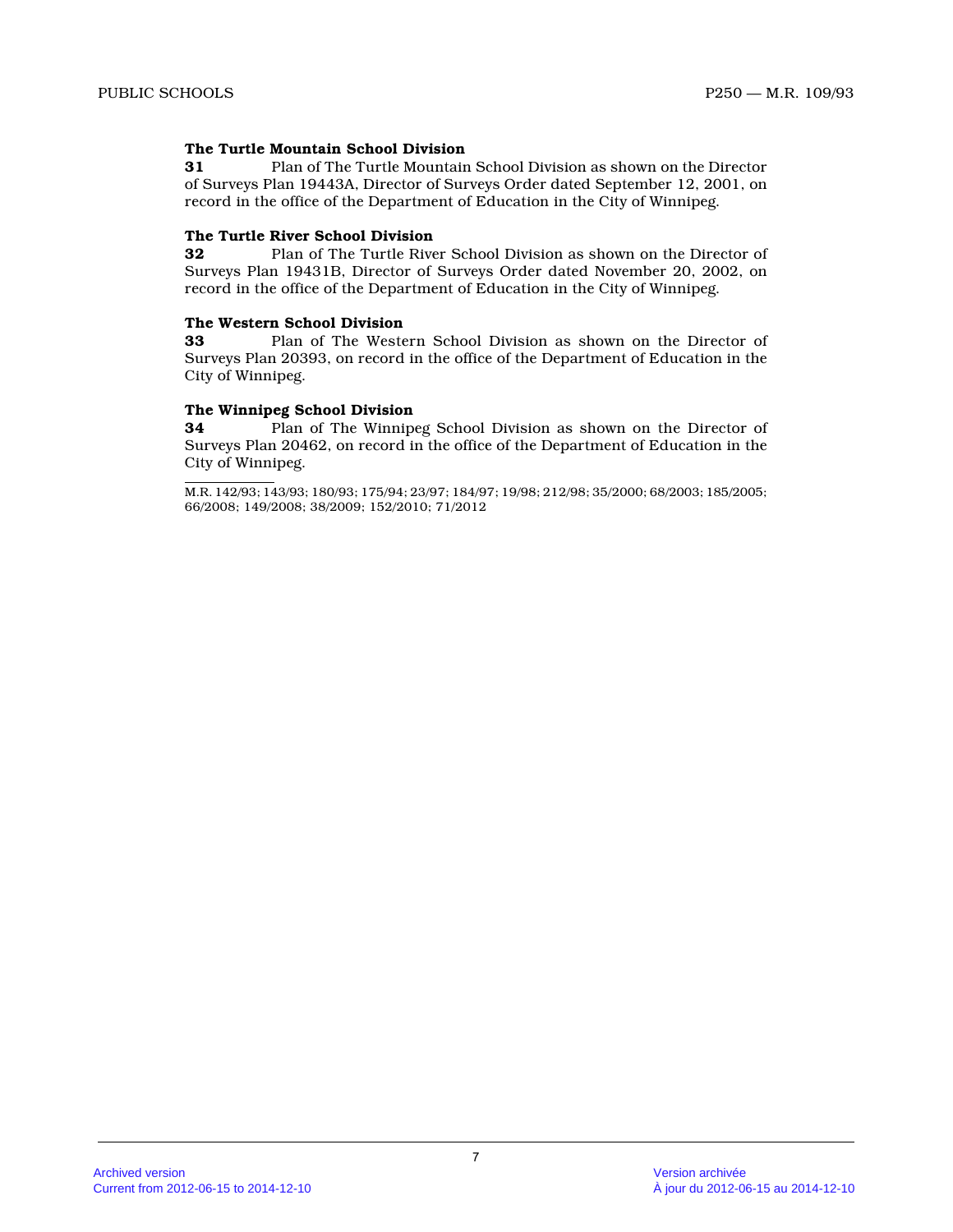#### SCHEDULE 2 (Section 3)

#### **The School District of Mystery Lake**

**1** Plan of The School District of Mystery Lake as shown on the Director of Surveys Plan 19453 on record in the office of the Department of Education in the City of Winnipeg.

**2** Repealed, M.R. 185/2005.

#### **The School District of Whiteshell**

**3** Plan of The School District of Whiteshell as shown on the Director of Surveys Plan 19454 on record in the office of the Department of Education in the City of Winnipeg.

M.R. 175/94; 212/98; 35/2000; 68/2003; 185/2005; 66/2008; 152/2010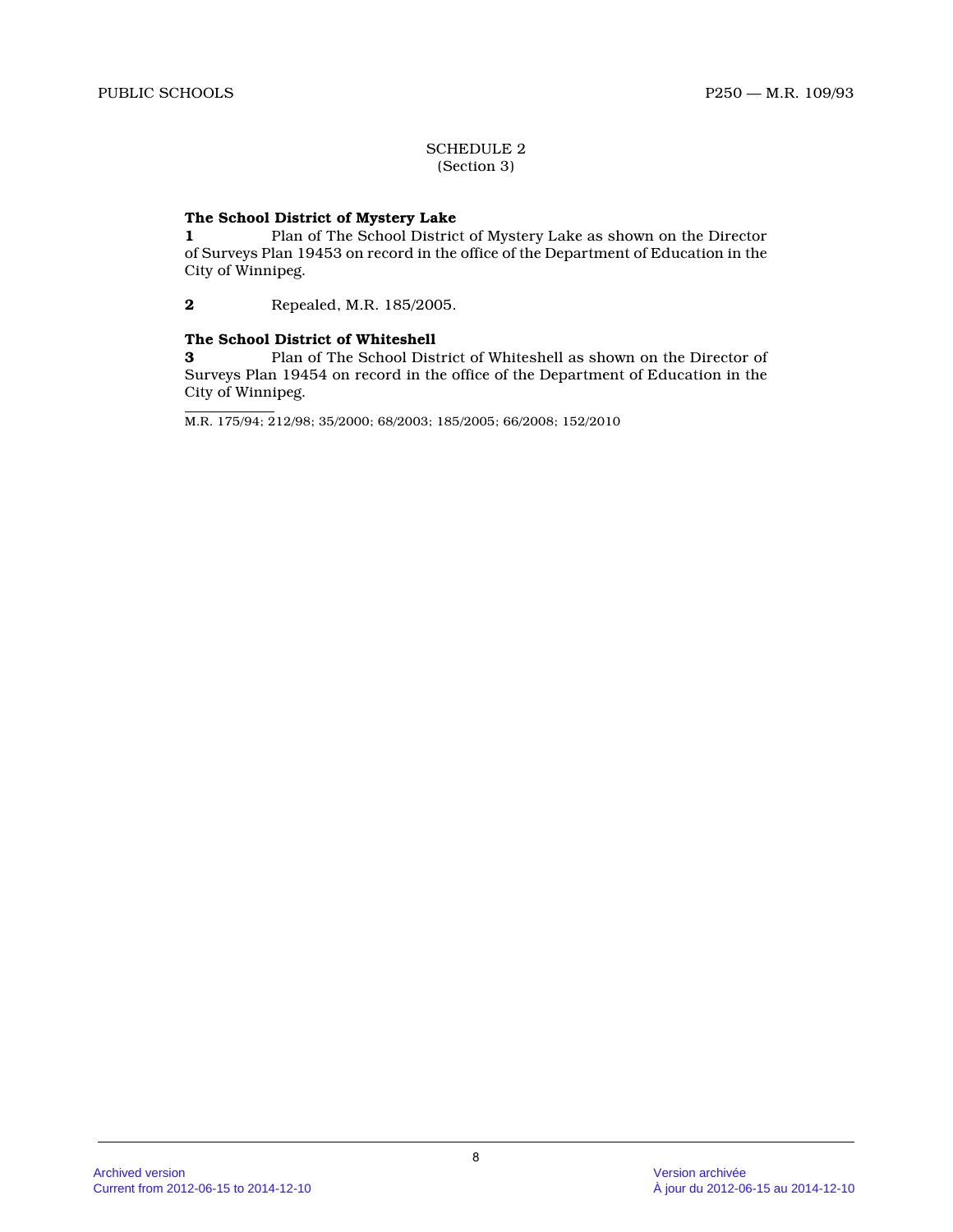#### SCHEDULE 3 (Subsection 1(5))

#### **The Brandon School Division No. 40**

**1(1)** In this section, **"Ward Alteration Map 40-1"** means the Ward Alteration Map: The Brandon School Division No. 40, as shown on the Director of Surveys Ward Alteration Map on record in the office of the Department of Education in the City of Winnipeg.

**1(2)** As a result of the alteration of the boundaries or area of The Brandon School Division No. 40,

(a) the number of wards in that school division is increased from 4 to 5;

(b) the number of trustees in that school division is increased from 10 to 11; and

(c) the boundaries or area of that school division are altered to include the lands cross-hatched on the Ward Alteration Map 40-1, and those lands are established as Ward 5 of The Brandon School Division No. 40.

**2 and 3** Repealed, M.R. 68/2003.

#### **The Turtle Mountain School Division**

**4(1)** In this section, "Ward Alteration Map 44-1" means the Ward Alteration Map: The Turtle Mountain School Division as shown on the Director of Survey Ward Alteration Map on record in the office of the Department of Education in the City of Winnipeg.

**4(2)** As a result of the alteration of the boundaries or area of The Turtle Mountain School Division,

- (a) the number of wards in that school division remains at three;
- (b) the number of trustees in that school division remains at nine; and

(c) the boundaries or area of that school division are altered to include lands known as:

Township 1 and Range 20 West of the Principal Meridian and being Sections 1, 12, 13, 24, 25, and 36, and all those portions of sections 2, 11, 14, 23, 26, and 35 which lie to the East of the Eastern limit of Provincial Trunk Highway No. 10; in Township 1 in Range 19 West of the said Principal Meridian and being all of Sections 1 to 23 both inclusive, and all of sections 28 to 31 both inclusive, and the  $W\frac{1}{2}$  of Section 27; together with all Government Road Allowances which lie between the said Sections or parts of Sections above described and the Government Road Allowance which lies between the most South boundary of the tract of land above described and the boundary between Canada and the United States of America; and the property as described in Plans 205 and 480 as registered in the Boissevain Land Titles Office;

and these lands are included in Ward 1 of The Turtle Mountain School Division.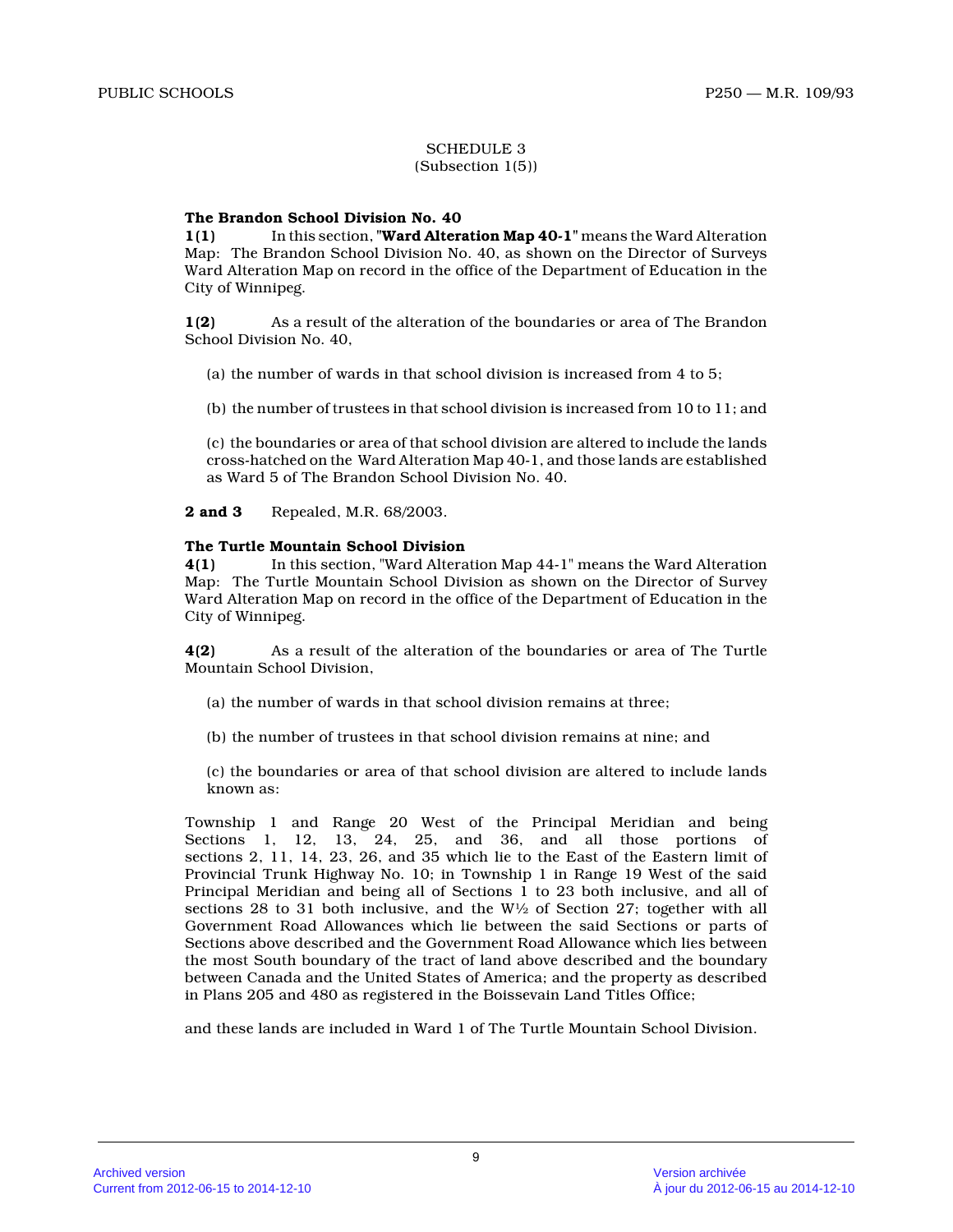#### **The Frontier School Division**

**5** As a result of the alteration of the boundaries or area of The Frontier School Division,

- (a) the number of areas in that school division remains at five;
- (b) the number of trustees in that school division remains at 10; and
- (c) the boundaries or area of that school division are altered to include lands of the former School District of Churchill No. 2264:

All that portion of unsurveyed Townships 112 and 113 - 20 EPM and unsurveyed Township 112 - 21 EPM bounded as follows: On the West by the centre of the Churchill River; on the North by the South shore of Hudson Bay and on the South and East by the following described line: Commencing at the point of intersection of the centre line of the Churchill River with a straight line drawn Wly from a point in the centre line of Rly Plan 586 PLTO (N DIV) distant Sly thereon 12025.2 feet from the point of intersection of the centre line of said plan with the straight production Wly of the centre line of the Wly straight course of Rly Spur Plan 2572 PLTO (N DIV), the firstly described straight line forming an angle on its Northern side with the centre line of said Rly Plan 586 of 88 degrees 39 minutes; thence ELY along the firstly described straight line and its straight production Ely to its point of intersection with the straight production Sly of the Eastern limit of Parcel 8 Plan 5329 PLTO (N DIV); thence Nly along said production Sly and Eastern limit of said Parcel 8 to the Eastern limit of Parcel 1 Plan 5329 PLTO (N DIV); thence Nly along said Eastern limit of Parcel 1 and its straight production Nly to the South shore of Hudson Bay Exc all those portions covered by any waters of the said Churchill River;

and these lands are included in Area 3 of The Frontier School Division.

#### **The Sunrise School Division**

**6** As a result of the alteration of the boundaries or area of The Sunrise School Division,

(a) the boundaries or area of that school division are altered to include lands of the former School District of Pine Falls:

> Lot 25 in Township 18 Range 10 East, fractional NE ¼ Section 24 in Township 18 Range 9 East, fractional E ½ Section 25 in Township 18 Range 9 East, south of the Winnipeg River, and all that portion of the most easterly 4,100 feet in width of the Fort Alexander Indian Reserve which lies to the south of the Winnipeg River, excepting the most southerly 2,640 feet in depth thereof;

and these lands are included in Ward 7 of The Sunrise School Division;

- (b) the number of wards in the school division remains at eight;
- (c) during the period July 1, 2005 to October 25, 2006,
	- (i) the number of trustees of the division is increased to 12, and
	- (ii) there shall be four trustees from Ward 7; and